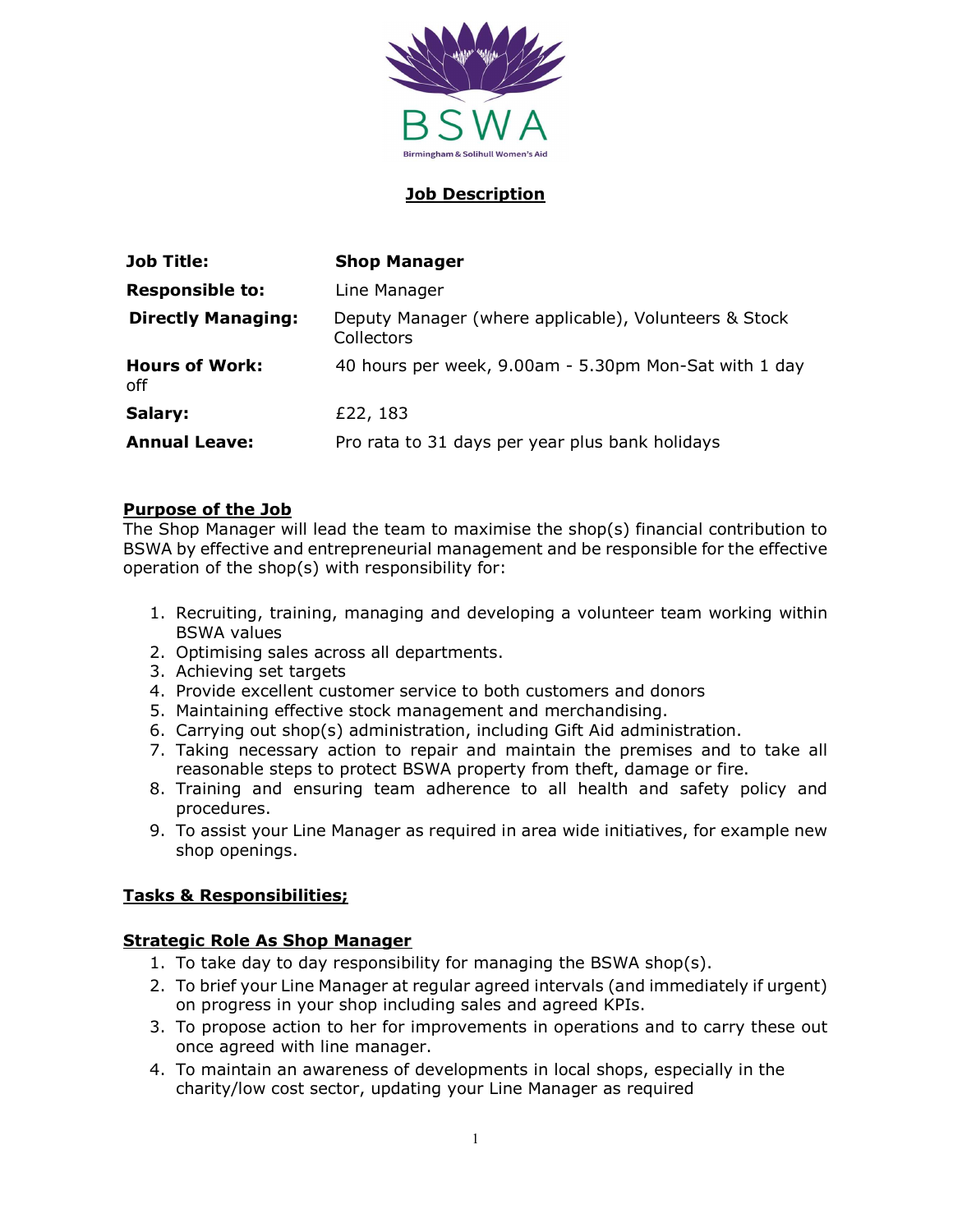- 5. To maintain an awareness of and to promote amongst volunteers, customers and donors the work of BSWA and relevant local or national issues through press, media and local views.
- 6. To manage the whole process of claiming gift aid on donated stock sales
- 7. To provide cover from time to time in other stores, as required. This would usually be through negotiation and mutual agreement, although in an emergency you may be asked to cover at short notice.

## Optimising Sales

- 1. To ensure the shop meets sales targets set by your Line Manager.
- 2. To ensure the shop is open during set trading hours at all times.
- 3. To initiate, develop and to manage relevant marketing campaigns and sales promotions to increase sales and stock donations.
- 4. To ensure that all waste and unwanted donated goods are disposed of in the most profitable, cost-effective and environmentally-friendly manner.
- 5. To maximise the sales potential of new and seasonal goods.

#### Maintaining Effective Stock Management & Merchandising

- 1. To supervise and maximise the efficiency of the stock collection systems.
- 2. To manage and control coding and processing of stock and to ensure quality control.
- 3. To ensure display of merchandising and window dressing is to a high
- 4. standard.
- 5. To manage the handling, sorting, processing and pricing of stock and stock density and rotation in order to achieve best resale value.
- 6. To organise the effective ordering and use of shop consumables.
- 7. Ensure all products sold in the shop are compliant with Trading Standards guidance.

#### Staff Management & Training

- 1. To take day to day responsibility for recruiting volunteers from across the community, then managing, supervising and delegating work to staff and volunteers. To provide formal appraisal where relevant.
- 2. To lead and develop the staff/volunteer team, encouraging effective communication, setting objectives, initiating work-plans, fostering a positive team spirit through team meetings.
- 3. To work in partnership with training agencies, offering vocational training and apprenticeships where appropriate.
- 4. To attend training as required and liaise with/attend team meetings and BSWA events as appropriate.

#### Administration

- 1. To maintain and make agreed improvements to a shop manual, and to ensure the shop team is trained in and adheres to all aspects of the manual.
- 2. To complete daily and weekly sales returns and brief your Line Manager as required.
- 3. To ensure shop costs do not exceed agreed budget.
- 4. To train team in compliance with till and banking procedures, including financial procedures.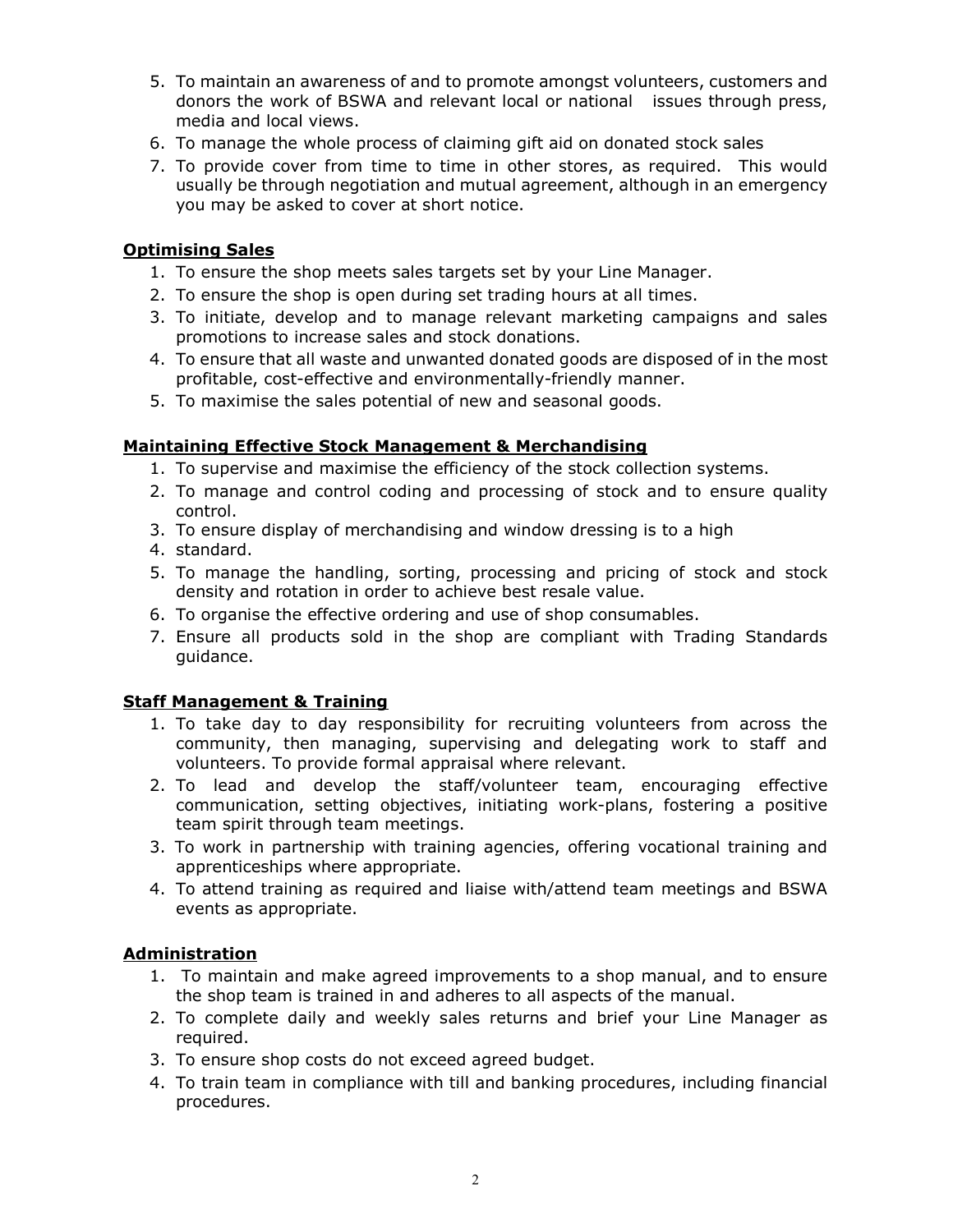5. To take action to ensure the shop is adequately staffed, setting and maintaining staff rotas.

## Premises Management

- 1. To ensure shop housekeeping is to a consistently high standard of hygiene, cleanliness and appearance.
- 2. To take day to day responsibility for ensuring shop exterior and interior is to a high standard, including shop displays.
- 3. To ensure all shop equipment is kept in good working order.
- 4. To inform your Line Manager of necessary repairs and maintenance, agree action plan and costs with her and organise for work to take place using authorised contractors.

## Security, Health and Safety

- 1. To ensure the security of shop takings.
- 2. To ensure the shop complies with PCI DSS security standards for sensitive data.
- 3. To provide best circumstances for the personal security of staff and volunteers.
- 4. To ensure that security procedures are understood and implemented by all staff and volunteers.
- 5. To act as main key-holder and delegate key-holding to other staff or volunteers within procedural guidelines.
- 6. To apply company Health & Safety regulations in accordance with the shop manual by:
	- Maintaining Health & Safety records
	- Undertaking required fire drills.
	- Ensuring Fire Equipment is correctly sited and serviced.
	- Ensuring electrical equipment is properly maintained.
	- Implementing risk assessment procedures as stated in the shop manual.
	- To ensure the shop team understand and implement health and safety procedures.

#### General

- 1. To carry out these tasks and responsibilities with an understanding of and commitment to the values and principles of BSWA.
- 2. To ensure that all activities are carried out within the requirements and the spirit of Equal Opportunities Legislation and BSWA policies and procedures.
- 3. To use new technology as required.
- 4. To do all within your powers to keep company property secure and in good working order.
- 5. To carry out any additional duties within the spirit of the post as required by your Line Manager.

This role profile is not exhaustive. It will be subject to periodic review and may be amended following discussion between the post holder and employer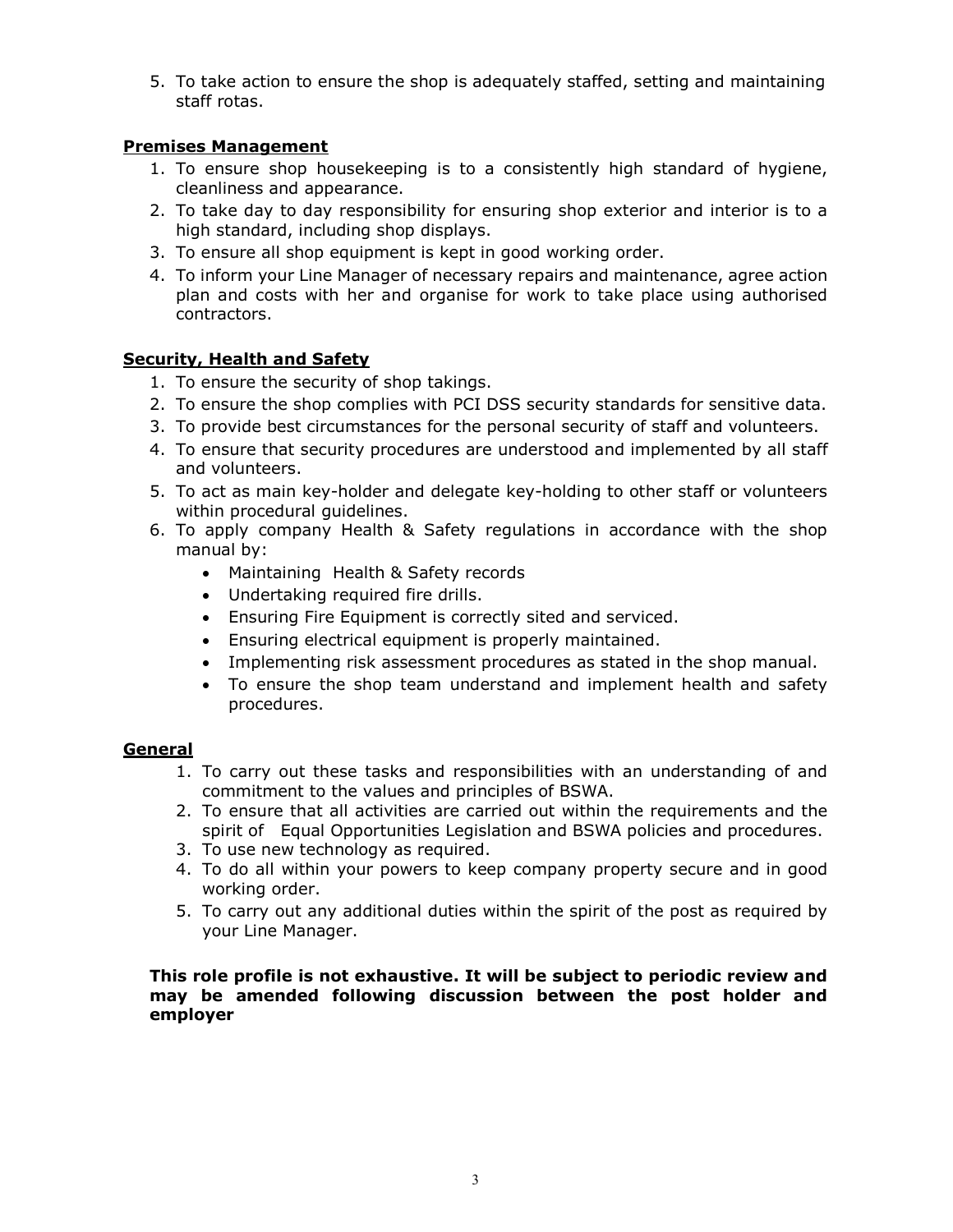# Birmingham & Solihull Women's Aid

# Post: Shop Manager

# Person Specification

| <b>Commitment and Understanding</b>                          |   | <b>Form</b> Interview | Test |
|--------------------------------------------------------------|---|-----------------------|------|
| Commitment to services for women and children affected by    | X |                       |      |
| domestic violence.                                           |   |                       |      |
| Commitment to work within BSWA ethos, policies and           | X | x                     |      |
| procedures.                                                  |   |                       |      |
| An understanding of women's issues and feminist principles,  | X | x                     |      |
| in particular around the issues of domestic violence and its |   |                       |      |
| implications for women and children.                         |   |                       |      |
| Commitment to providing services within an anti-             |   | x                     |      |
| discriminatory/equal opportunities framework to meet         |   |                       |      |
| individual needs.                                            |   |                       |      |

| <b>Experience</b>                                                                                                                    |   | <b>Interview</b> | Test |
|--------------------------------------------------------------------------------------------------------------------------------------|---|------------------|------|
| Experience of dealing with the public                                                                                                |   |                  |      |
| Experience of keeping records                                                                                                        | X | χ                |      |
| Experience of working in a fast paced customer facing<br>environment                                                                 | x | x                |      |
| Experience of organising or managing the work of other<br>people, including volunteers                                               | x | x                |      |
| Experience of using sales/space analysis, planning and<br>monitoring budgets, managing financial controls in a retail<br>environment |   | x                |      |
| Experience of working in retail                                                                                                      |   |                  |      |
| Experience or talent for making creative and attractive<br>displays                                                                  | x |                  |      |

| <b>Skills</b>                                                                                                                          |          | <b>Interview</b> | Test |
|----------------------------------------------------------------------------------------------------------------------------------------|----------|------------------|------|
| Able to manage own workload, on own initiative and be self-<br>motivated                                                               |          | X                |      |
| Ability to lead, recruit, train, develop and motivate shop<br>teams to meet business objectives                                        | X        | X                |      |
| Ability to communicate BSWA's purpose effectively to staff,<br>volunteers, and the public                                              |          | X                |      |
| Good administrative skills, including I.T. competence to<br>Microsoft office level or equivalent                                       | X        |                  |      |
| Good communication and problem solving skills                                                                                          | X        | X.               |      |
| Commercial awareness, including understanding of need to<br>achieve and maintain income and profit targets                             | X        | X                |      |
| Able to create shop policies and procedures (shop manual)                                                                              |          | X.               |      |
| Ability to maintain an environment that is safe from hazards<br>and complies with health and safety legislation and BSWA<br>procedures | $\times$ |                  | X    |
| Knowledge of how to set up and apply stock taking<br>procedures                                                                        | X        | X                |      |
| Able to manage the lifting of heavy bags and boxes of<br>donated items.                                                                |          |                  |      |
| Punctual, great people skills, adaptable and friendly                                                                                  |          | X                |      |